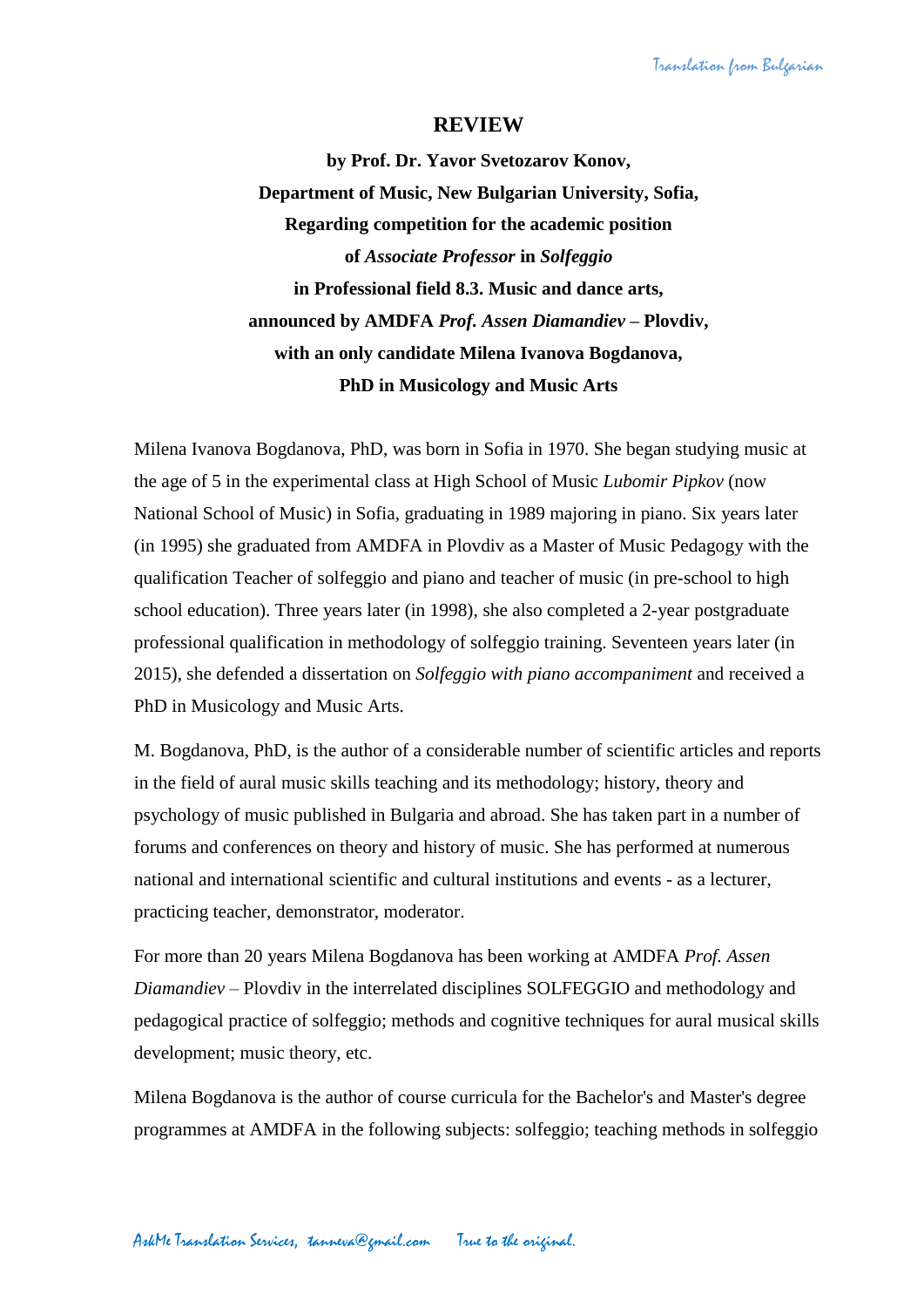and pedagogical practice in solfeggio; methods and cognitive techniques for aural musical skills development; music theory.

Since 2012 until now the candidate has also been secretary-coordinator of the Academic Club *"Young Scientist"* at AMDFA; and not only has she coordinated, but also actively participated as a scientist and moderator of events.

Milena Bogdanova, PhD, is the author of 23 scientific publications (not including 4 articles) – a number of them having been cited in other scientific publications; 10 of these 27 publications are related to the current competition for associate professor in solfeggio. She is a compiler and editor of Bulgarian and foreign periodicals, including the anniversary collection devoted to the renowned Bulgarian composer, theoretician and professor Zdravko Manolov (published in 2015).

Milena Bogdanova's students won the first and second prizes at the Theory of Music Contest "Music and Knowledge" at New Bulgarian University (2016, 2018).

Alongside her work as a lecturer and musicologist, Milena Bogdanova, PhD, is also a performing pianist.

I would like to especially highlight the monograph of Milena Bogdanova *"Musical, pedagogical and theoretical concepts of Prof. Zdravko Manolov in the field of aural musical teaching"* (Plovdiv, 2018, 275 pages – already cited in a scientific publication (book) https://ikm.mk /ojs/index.php/KIJ/article/view/480), which after a thorough review I accept as a habilitation thesis for the present competition for the position of an *associate professor* in solfeggio. In her monograph Milena Bogdanova also presents the history and evolution of the Bulgarian solfeggio school, with emphasis on the work of Dobri Hristov, Boris Tritchkov, Kamen Popdimitrov, Ivan Peev, Asen Diamandiev and, naturally, Zdravko Manolov.

Therefore, it is obvious that **the candidate in this competition for associate professor in solfeggio, Milena Bogdanova, PhD, has been interested and working in the field of solfeggio since her university studies, has gained significant knowledge and practical experience, which she uses not only in her work with students at AMDFA** (the organization that announced this competition), **but also in collaboration with her colleges in Bulgaria and abroad** - through lectures, as well as practical and demonstrative performances. Ergo, we have a full-fledged step-by-step-created and committed specialist in